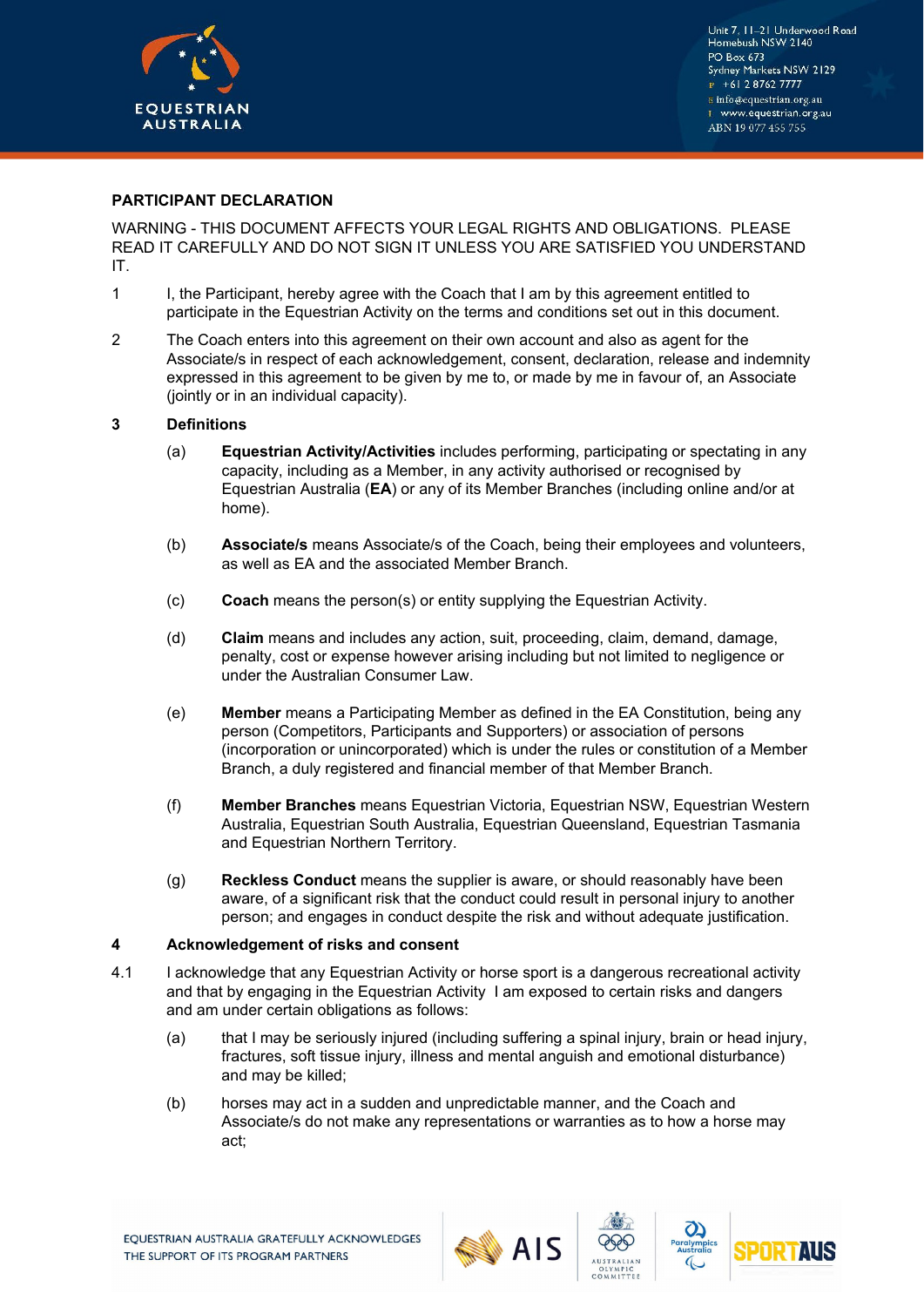

Unit 7, 11-21 Underwood Road Homebush NSW 2140 PO Box 673 Sydney Markets NSW 2129  $P + 61287627777$ E info@equestrian.org.au www.equestrian.org.au ABN 19 077 455 755

- (c) that I have considered all of the risks involved, including those risks associated with any pre-existing health condition, injuries or disabilities I may have;
- (d) that the venue conditions may be hazardous and may vary without warning or predictability;
- (e) that I will wear an approved helmet at all times while participating in the Equestrian Activity in accordance with the relevant EA General Regulations, EA and Fédération Equestre Internationale rules and regulations, and/or as requested by the Coach or Associate/s;
- (f) any misconduct (as determined by the Coach or a delegated authority, at their discretion) or refusal by me to follow any direction of the Coach, may result in my disqualification from the Equestrian Activity and the forfeiting of all fees paid in relation to the Equestrian Activity;
- (g) that there may be no or inadequate facilities for treatment or transport of me if I am injured;
- (h) that I have an obligation to myself and to others to act safely and within the constitution, rules, regulations, policies, guidelines and codes of conduct of EA and the Member Branches and any other rules, regulations, policies, guidelines and codes of conduct relevant to the Equestrian Activity;
- (i) the Coach and the Associate/s do not make any warranty that the services at the venue or the design of any course or training facilities will be provided with due care and skill or that any materials provided in connection with the services will be fit for the purpose for which they are supplied;
- (j) to the extent that any warranty is implied it is excluded to the full extent permitted by law; and
- (k) that I have voluntarily read and understood this warning and accept and assume the inherent risks in participating in the Equestrian Activity.
- 4.2 I consent to the Coach and the Associate/s using technology to film, record and/or photograph me during Equestrian Activities (whether physical or virtual/online). I have no proprietary interest in the images. I authorise and consent to the Coach and Associate/s using such images, my name and information about my participation in the Equestrian Activities to promote the Equestrian Activities. I release the Coach and Associate/s from any Claim arising from the Coach and Associate/s use of technology including but not limited to defamation and/or an invasion of privacy.

## **5 Medical**

- 5.1 I declare that I am and must continue to be medically and physically fit and able to participate in the Equestrian Activity. I will immediately notify the Coach and/or Associate/s if I feel unsafe or unwell in any way, or if there is any change to my fitness and ability to participate, and will immediately cease to participate in the Equestrian Activity. I understand and accept that the Coach and Associate/s will continue to rely upon this declaration as evidence of my fitness and ability to participate in the Equestrian Activity.
- 5.2 I agree that the Coach may at their absolute discretion deny me eligibility to undertake the Equestrian Activity if they consider I am not medically, mentally and physically fit and able to participate (or continue to participate) in Equestrian Activity without unreasonable risk to myself or others. The Coach is in no way liable if they choose not to exercise their discretion under this clause.





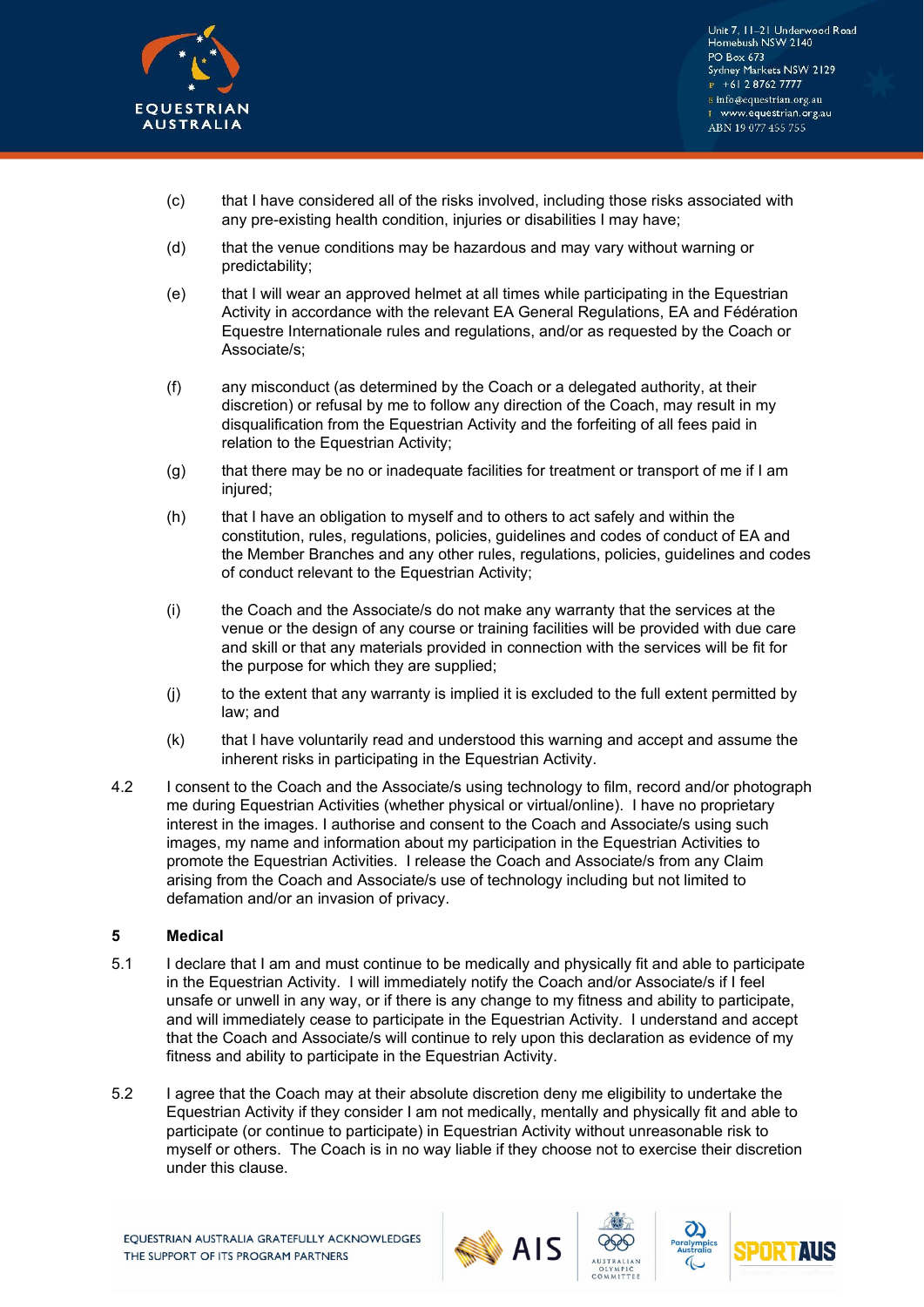

Unit 7, 11-21 Underwood Road Homebush NSW 2140 PO Box 673 Sydney Markets NSW 2129  $P + 61287627777$ E info@equestrian.org.au www.equestrian.org.au ABN 19 077 455 755

- 5.3 I understand and acknowledge the dangers associated with the consumption of alcohol, any banned substance or mind-altering drug before or during any Equestrian Activity. I accept full responsibility for injury, loss or damage associated with the consumption of alcohol, any banned substance or mind-altering drug.
- 5.4 I agree to report any accidents, injuries, loss or damage I suffer during any Equestrian Activity provided by the Coach and/or Associate/s before I leave any relevant venue.
- **5.5** I agree that if required, the Coach and/or Associate/s may arrange medical or hospital treatment (including ambulance transportation) for me. I authorise such actions being taken and agree to meet all costs associated with such action.
- 5.6 I acknowledge that the Coach and/or Associates may collect, use and disclose health information in accordance with the *Privacy Act 1988 (Cth)* and any additional State/Territory privacy legislation.
- 5.7 I consent to the Coach and/or Associates collecting, using and disclosing my personal information (including health information) for the purposes of eligibility to participate in the Equestrian Activities and for the purposes of communicating with relevant health service providers regarding eligibility or if an incident occurs for treatment and incident management and insurance purposes, in accordance with the *Privacy Act 1988 (Cth)* and any additional State/Territory privacy legislation.
- 5.8 I acknowledge that it is my responsibility to arrange personal accident insurance coverage if I am not a Member.

## **6 Waiver**

- 6.1 In agreeing to participate in any way in the Equestrian Activity, the Participant, his/her personal representatives, heirs and next of kin hereby releases, waives, discharges and covenants not to sue the Coach and/or the Associate/s with respect to any and all injury, disability, death or loss or damage to person, whether caused by the negligence of the Coach and/or the Associate/s, a breach of a contract or otherwise.
- 6.2 A supplier of a recreational services or recreational activities is entitled to ask you to agree that statutory guarantees under the *Australian Consumer Law* (Schedule 2 to the *Competition and Consumer Act 2010* (Cth) (*CCA*)) do not apply to you (or a person for whom or on whose behalf you are acquiring the services or activities).
- 6.3 By signing this Participant Declaration, you agree that the liability of the Coach and/or the Associate/s in relation to the recreational services (as that term is defined in s.139 of the *CCA*) for any:
	- i) death;
	- ii) physical or mental injury (including the aggravation, acceleration or recurrence of such an injury);
	- iii) the contraction, aggravation, or acceleration of a disease;
	- iv) the coming into existence, the aggravation, acceleration or recurrence of any other condition, circumstance, occurrence, activity, form of behaviour, course of conduct or state of affairs, that is or may be harmful or disadvantageous to you or the community; or that may result in harm or disadvantage to you or the community;

that may be suffered by you (or a person for whom or on whose behalf you are acquiring the services) resulting from the supply of recreational services is excluded and the application of







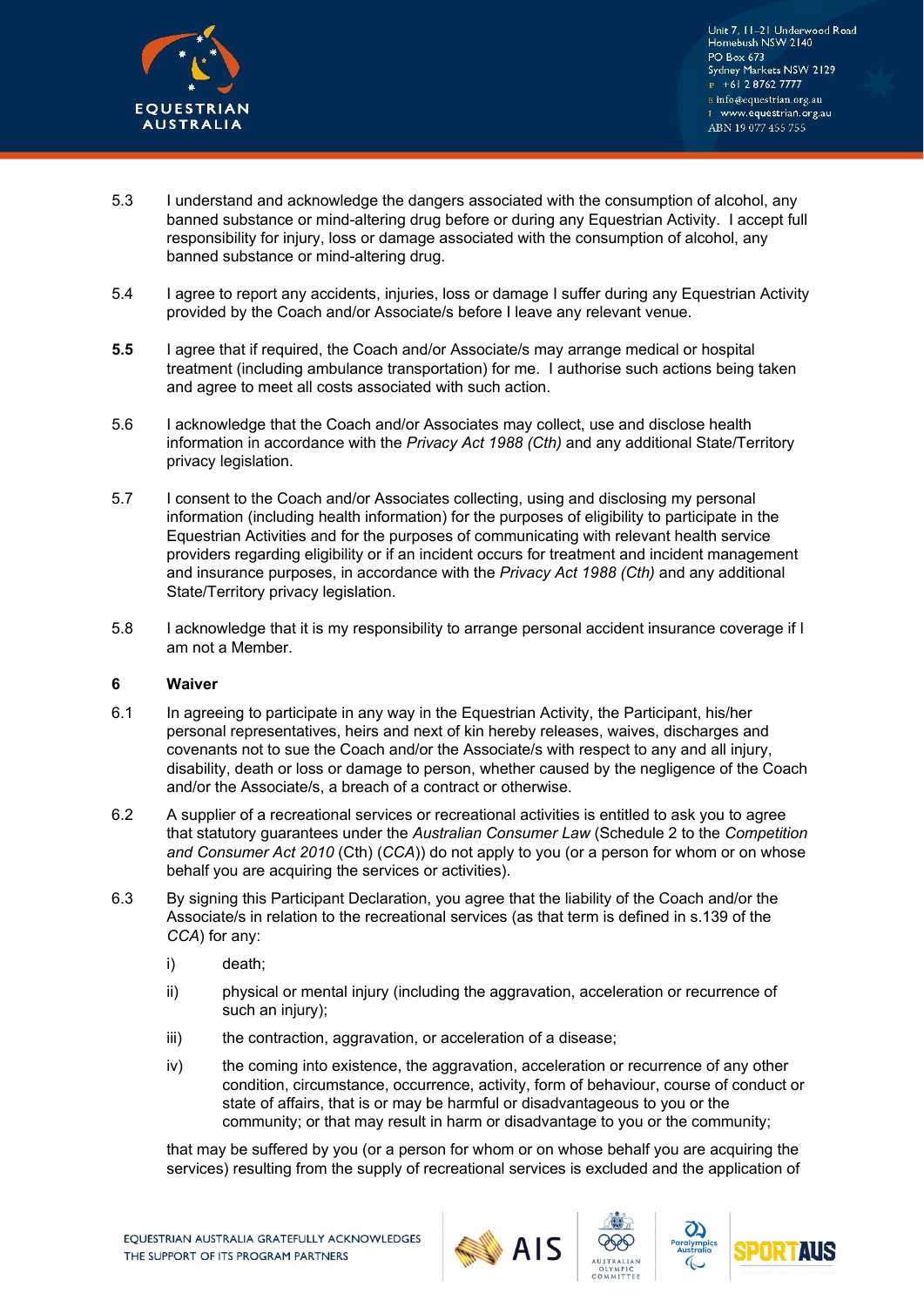

any express or implied term that any services will be provided with due care and skill or fit for any specific purpose is hereby excluded.

*Note: The change to your rights does not apply to a significant personal injury suffered by you that is caused by the Reckless Conduct of the supplier of the recreational services.* 

### **7 Indemnity and release**

- 7.1 In consideration of the acceptance of me as a participant in the Equestrian Activity, I agree to indemnify and keep indemnified to the full extent permitted by law, the Coach and the Associate/s and each of them in the following manner:
	- (a) I participate in the Equestrian Activity at my sole risk and responsibility;
	- (b) I accept the venue where the Equestrian Activity is held as it stands with all or any defects hidden or exposed;
	- (c) I indemnify and hold harmless the Coach and the Associate/s, their respective servants, agents, officials and competitors against any Claims which may be made by me or on my behalf for or in respect of or arising out of my death or any injury caused to me whether caused by negligence, breach of contract or otherwise;
	- (d) I agree to release to the full extent permitted by law the Coach and the Associate/s from all liability to me for any Claim that arises as a result of any act, matter or thing done, permitted or omitted to be done, by me or which is in any way connected with my presence at or involvement in the Equestrian Activity.
- 7.2 A term of this release and indemnity will not apply where the term contravenes the law of the relevant jurisdiction under which any legal action is legitimately taken however such terms are severable and do not invalidate the remaining terms.

### **8 Compliance**

8.1 I acknowledge, understand and agree that it is a condition of my participation in the Equestrian Activity that I agree to be bound by, and subject to, the constitution, rules, regulations, guidelines, policies, codes of conduct and jurisdiction of EA and the Member Branch and any other rules, regulations, guidelines, policies and codes of conduct relevant to the Equestrian Activity as amended from time to time. Copies of the EA and Member Branches constitution, rules, regulations, guidelines, policies and codes of conduct are available online.

### **9 Execution**

| 10 | I, the Participant, agree to participate in | [Activity] on |
|----|---------------------------------------------|---------------|
|    | IDate1.                                     |               |

10.1 I, the Participant, state that I have read and understood this Participant Declaration (including the risk warning, indemnity, release and waiver) and agree to the terms and conditions as stated.

| Name:        | Signature:                               | Date: |                 |
|--------------|------------------------------------------|-------|-----------------|
|              | My emergency contact for the Activity is |       | and they can be |
| contacted on |                                          |       |                 |

### *Third party indemnity where participant is under 18 years of age*

- I allows the parent or quardian of the Participant, hereby acknowledge:
- a) I have read the whole of this document and understand it;
- b) I consent to the Participant participating in the Equestrian Activity;